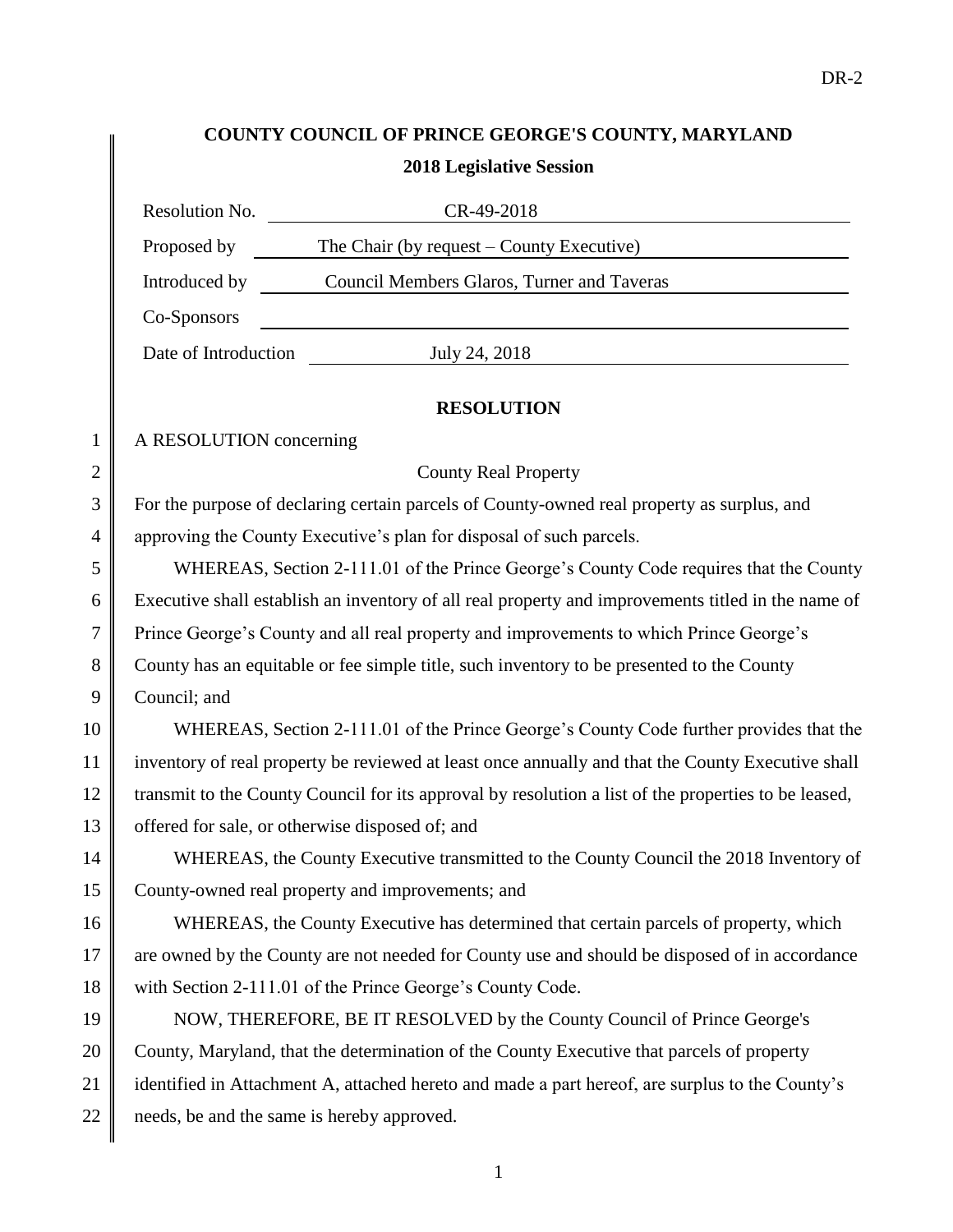1 BE IT FURTHER RESOLVED that the plan of the County Executive to dispose of and, or 2 lease the parcels of property as set forth in Attachment A, be and the same is hereby approved. Adopted this  $9<sup>th</sup>$  day of October , 2018.

# COUNTY COUNCIL OF PRINCE GEORGE'S COUNTY, MARYLAND

BY: \_\_\_\_\_\_\_\_\_\_\_\_\_\_\_\_\_\_\_\_\_\_\_\_\_\_\_\_\_\_\_\_\_

Dannielle M. Glaros Chair

ATTEST:

\_\_\_\_\_\_\_\_\_\_\_\_\_\_\_\_\_\_\_\_\_\_\_\_\_\_\_\_\_\_ Redis C. Floyd Clerk of the Council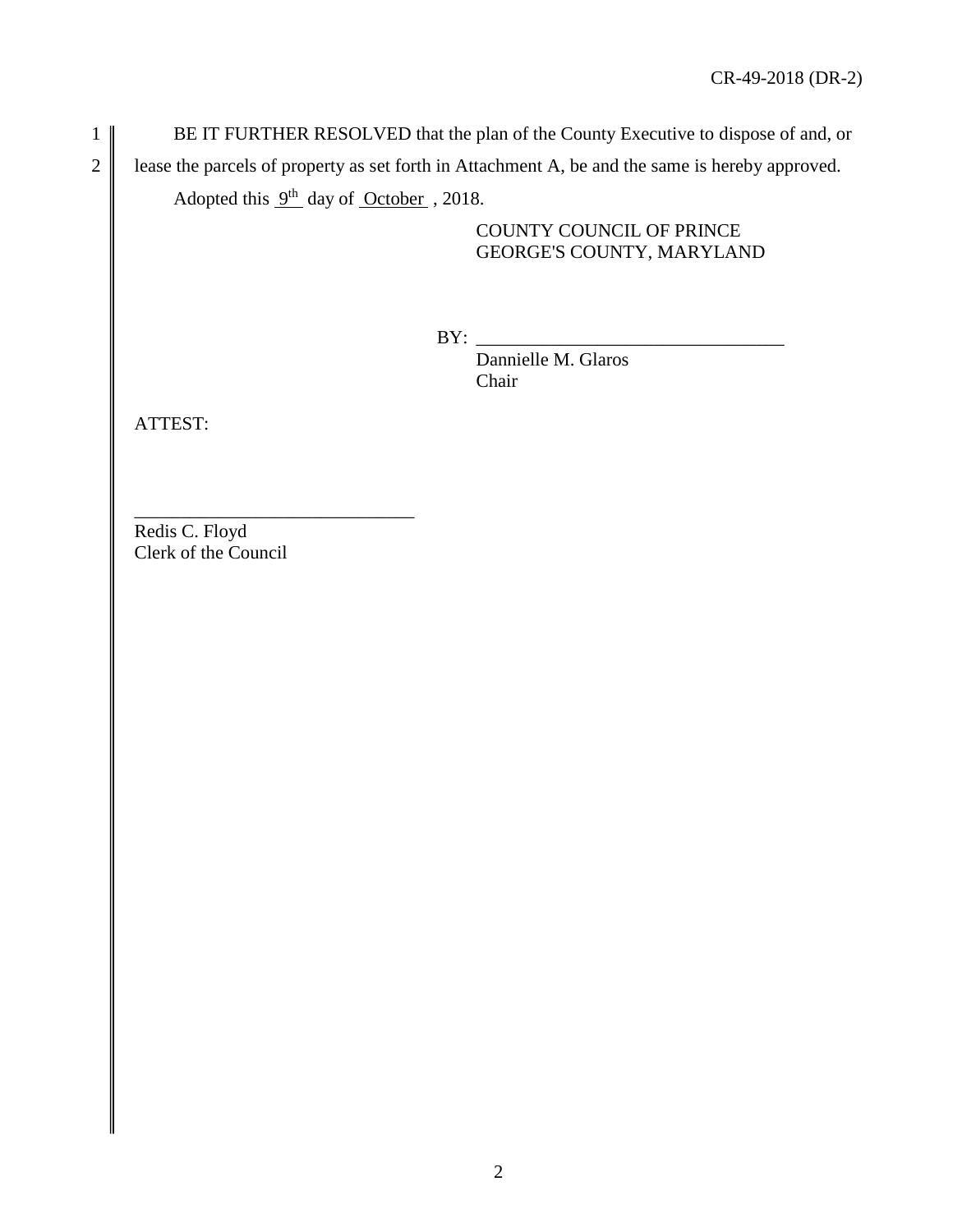## **ATTACHMENT A**

# **MAP 2-A**

MNCPPC OCC-ID: Property Description: Location:

Tax Account No.: Date of Acquisition: Acquisition Price: Proposed Sale Price: 2017 Assessment: Area: Disposition: Zoning:

3003 Tax Map 50, Grid A1, Lot 11 4931  $38^{\text{th}}$  Avenue Hyattsville, MD 20782 16-1820505 05/03/2000 \$90,000.00 Sale not less than fair market value \$60,000.00 4,145 sq. ft. Sale to M-NCPPC for adjacent park expansion R-35

#### **MAP 2-B**

MNCPPC OCC-ID: Property Description: Location:

Tax Account No.: Date of Acquisition: Acquisition Price: Proposed Sale Price: 2017 Assessment: Area: Disposition: Zoning:

2779 Tax Map 50, Grid A1, Lot 12 4929 38th Avenue Hyattsville, MD 20782 16-1806207 04/07/2000 \$99,000.00 Sale not less than fair market value \$60,000.00 4,145 sq. ft. Sale to M-NCPPC for adjacent park expansion R-35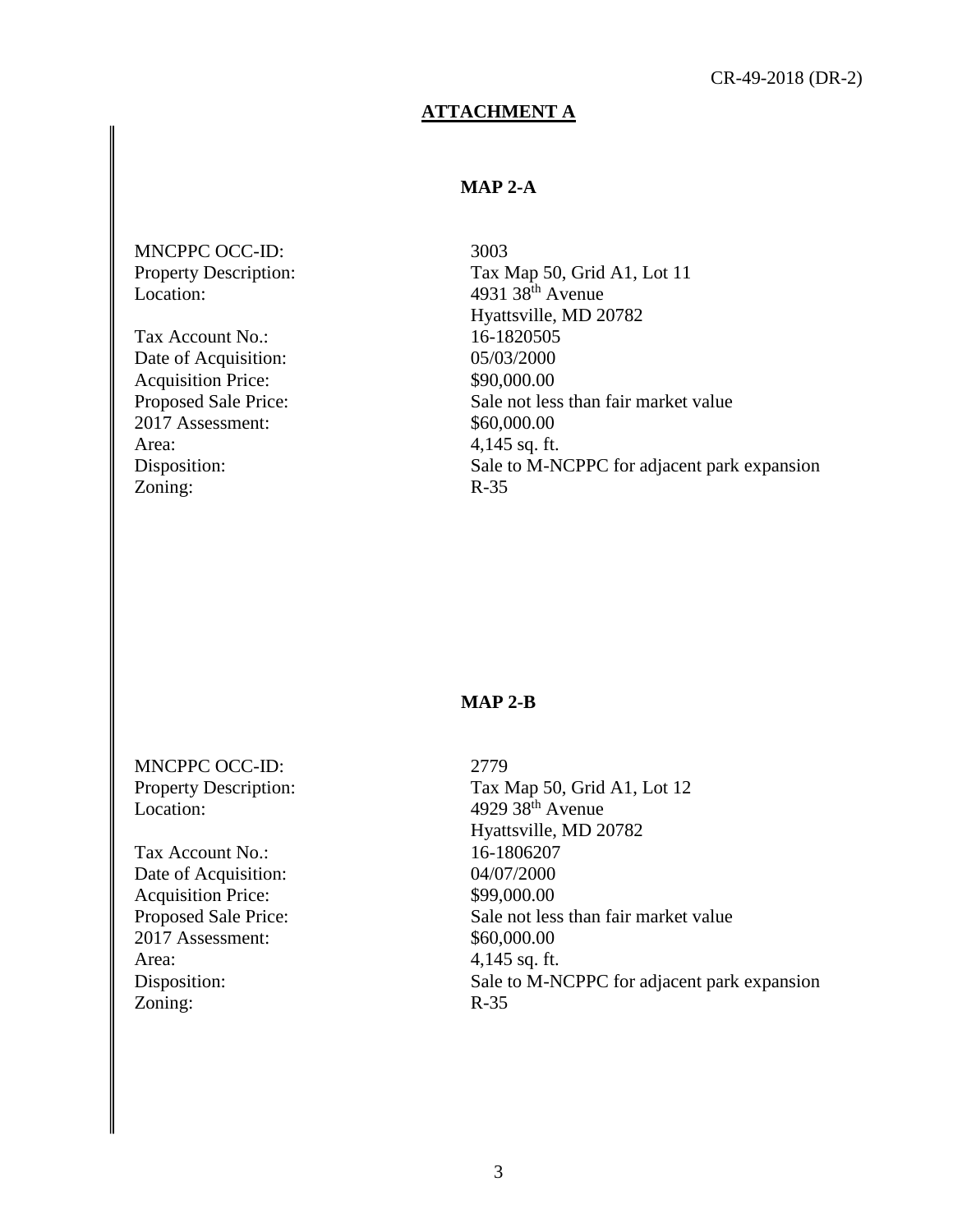## **MAP 2-C**

## MNCPPC OCC-ID: Property Description:

Location: Tax Account No.: Date of Acquisition: Acquisition Price: Proposed Sale Price: 2017 Assessment: Area: Disposition:

Zoning:

#### n/a

Two (2) portions of County-owned Right of Way along 5620 Ager Road (Map 41, Grid E4, Liber 2517, Folio 426) Ager Road, Hyattsville, MD 20782 n/a 12/20/1960 \$1.00 Sale not less than fair market value n/a 1,649 sq.ft. and 6,663 sq.ft. Sale to West Hyattsville Property Company, LLC to facilitate development of the Riverfront at West Hyattsville TOD n/a

# **MAP 3-A**

| MNCPPC OCC-ID:               | 2648                                             |
|------------------------------|--------------------------------------------------|
| <b>Property Description:</b> | Block 20, Lots 1-20, 22-44; Block 26,            |
|                              | Lots 8-17, Map 33, Grid E4                       |
| Location:                    | $50th$ Avenue, Lehigh Avenue, $51st$ Avenue, and |
|                              | Knox Avenue, College Park, MD 20740              |
| Tax Account No.:             | 21-2358521; 21-2358539; 21-2358547;              |
|                              | 21-2358554; 21-2358562; 21-2358570;              |
|                              | 21-2358588; 21-2358596; 21-2358604;              |
|                              | 21-2358612; 21-2358620; 21-2358638;              |
|                              | 21-2358802; 21-2358877; 21-2359149               |
| Date of Acquisition:         | 10/22/96                                         |
| <b>Acquisition Price:</b>    | n/a                                              |
| Proposed Sale Price:         | \$2,400,000.00                                   |
| 2017 Assessment:             | n/a                                              |
| Area:                        | 2.6 ac.                                          |
| Disposition:                 | Land Disposition and Development Agreement with  |
|                              | New County Hotel LLC to construct an             |
|                              | approximate 160-room hotel with ground level     |
|                              | retail                                           |
| Zoning:                      | $M-U-I$                                          |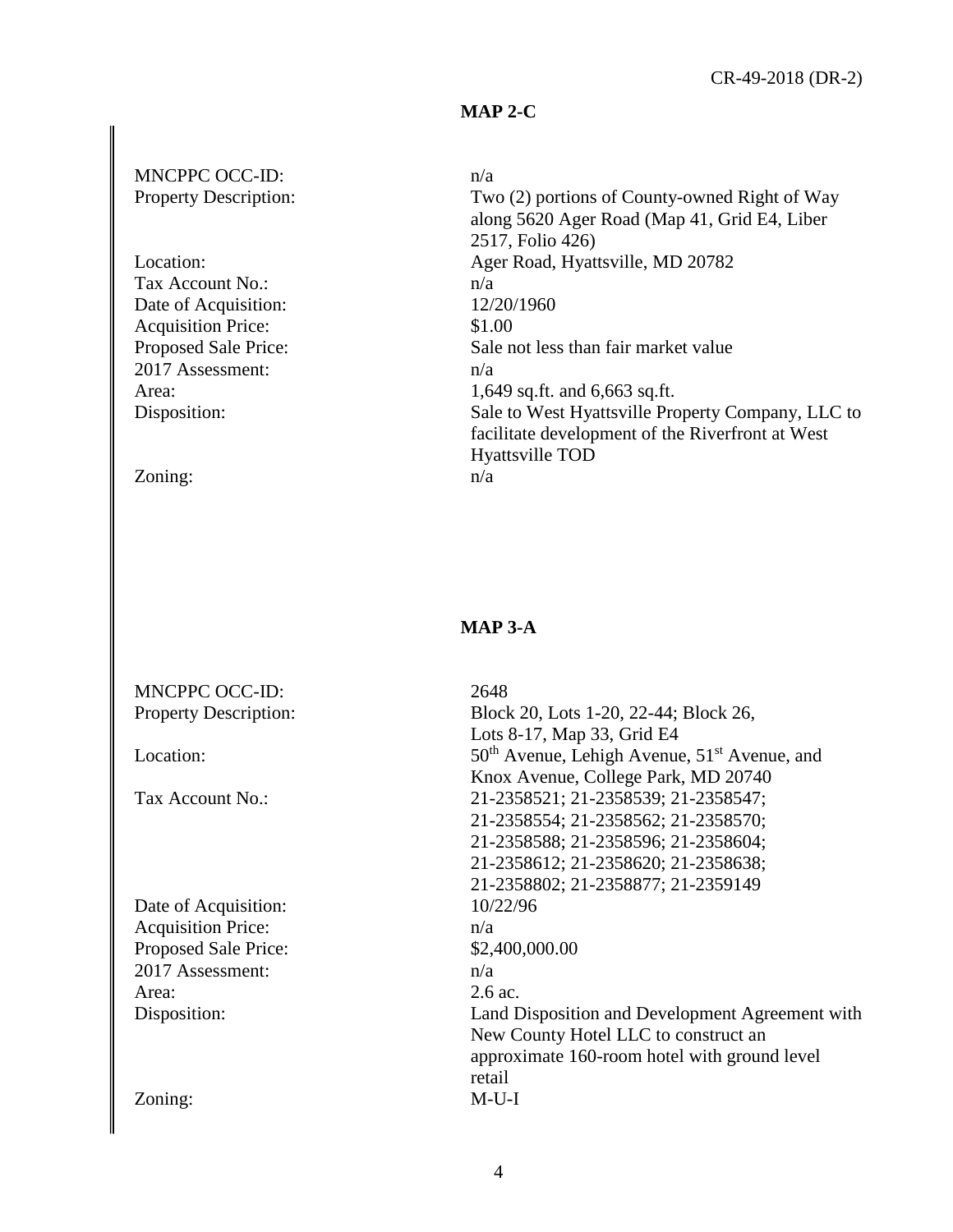## **MAP 4-A**

## MNCPPC OCC-ID: Property Description:

#### Location:

Tax Account No.: Date of Acquisition: Acquisition Price: Proposed Sale Price: 2016 Assessment: Area: Disposition: Zoning:

## 786

Block D, Lot 5, "Collington Center" Plat Book NLP156 at Plat 24 1201 Prince George's Boulevard Upper Marlboro, MD 20774 07-0799080 n/a n/a Sale not less than fair market value \$1,035,200.00 10.61 ac. Sale to Verizon Global Real Estate E-I-A **\*Previously surplused in CR-56-2015**

#### **MAP 4-B**

MNCPPC OCC-ID: Property Description:

Location:

Tax Account No.: Date of Acquisition: Acquisition Price: Proposed Sale Price: 2016 Assessment: Area: Disposition: Zoning:

786 Block C, PAR F, "Collington Center" Resub of Lots 5-6 16100 Branch Court Upper Marlboro, MD 20774 07-0799262 10/7/1970 n/a Sale not less than fair market value \$264,400.00 2.71 ac. Sale not less than fair market value E-I-A **\*Previously surplused in CR-56-2015**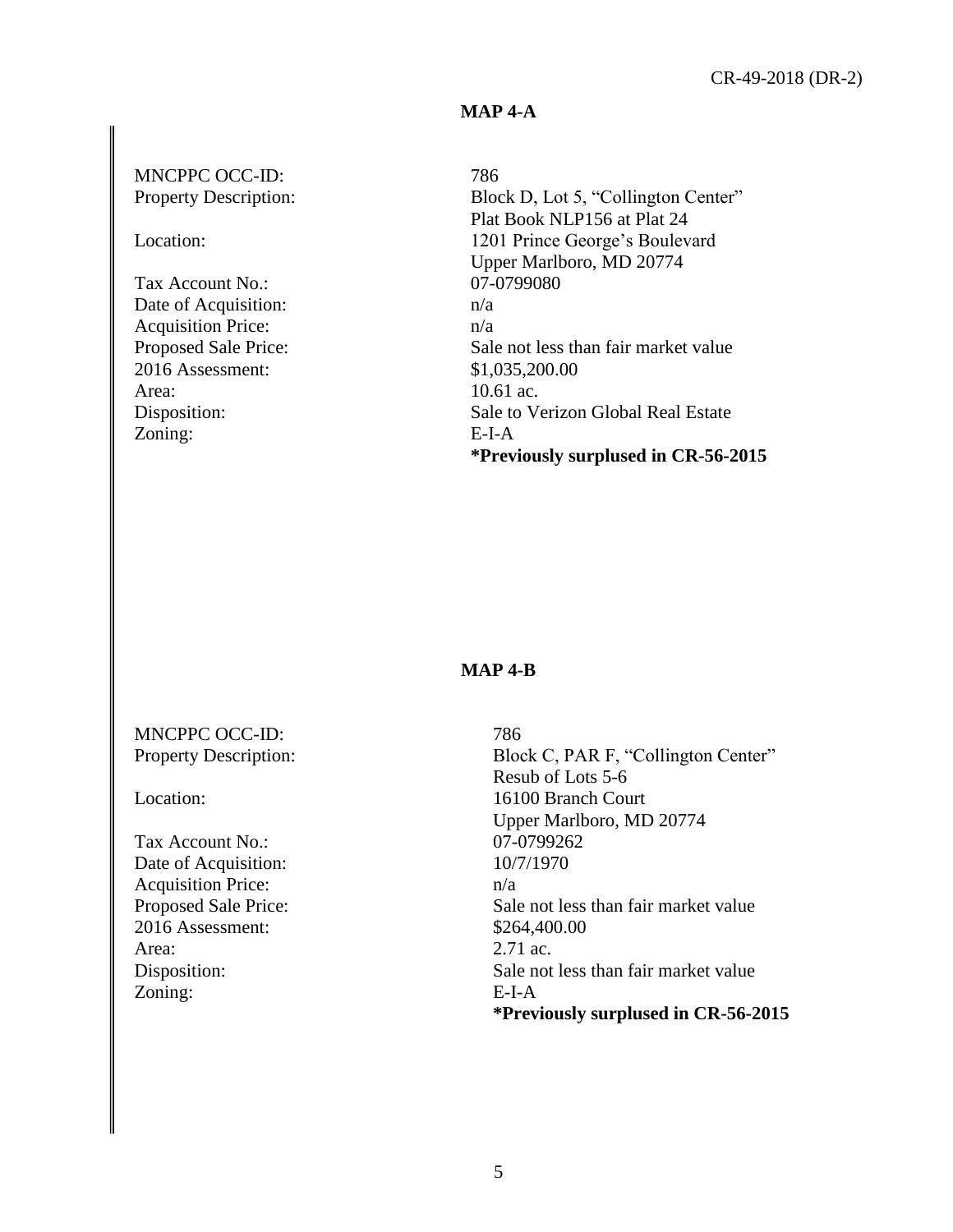## **MAP 4-C**

## MNCPPC OCC-ID: Property Description:

Location:

Tax Account No.: Date of Acquisition: Acquisition Price: Proposed Sale Price: 2016 Assessment: Area: Disposition: Zoning:

## 786

Block C, Lot 2, "Prince George's International Commerce Ctr" - Plat Book NLP109 at 17 800 Prince George's Boulevard Upper Marlboro, MD 20774 07-0798546 n/a n/a Sale not less than fair market value \$464,700.00 4.69 ac. Sale not less than fair market value E-I-A **\*Previously surplused in CR-56-2015**

#### **MAP 4-D**

MNCPPC OCC-ID: Property Description:

Location:

Tax Account No.: Date of Acquisition: Acquisition Price: Proposed Sale Price: 2016 Assessment: Area: Disposition: Zoning:

786 Block D, Parcel A, "Collington Center" Tax Map 77, Grid C3 1200 Popes Creek Drive Upper Marlboro, MD 20774 07-0799098 n/a n/a Sale not less than fair market value \$1,444,100.00 14.88 ac. Sale not less than fair market value E-I-A **\*Previously surplused in CR-56-2015**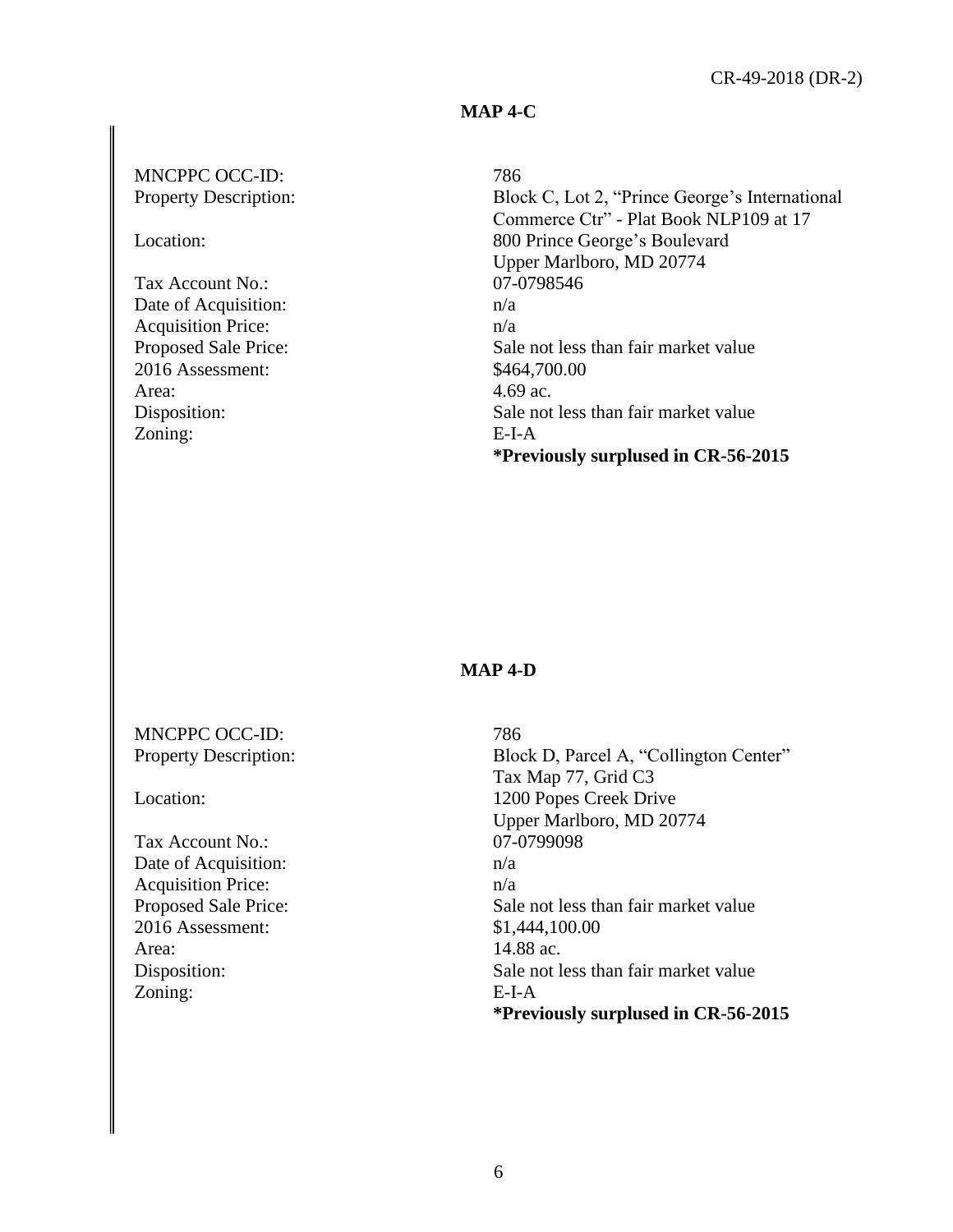## **MAP 6-A**

# MNCPPC OCC-ID:

Property Description: Location: Tax Account No.: Date of Acquisition: Acquisition Price: Proposed Sale Price: 2017 Assessment: Area: Disposition:

Zoning:

#### 981

Portion of Map 82, Grid C-2, Parcel 108 8400 Darcy Road, District Heights, MD 20747 06-0593590 6/27/1969 n/a n/a n/a 3,163 sq.ft. Ground lease to Milestone Tower Limited Partnership I-4 **\*Milestone Tower Limited Partnership will utilize a portion of County parcel to install and operate a 3,135 sq. ft. communications tower under a long-term ground lease** 

## **MAP 7-A**

MNCPPC OCC-ID: Property Description: Location:

Tax Account No.: Date of Acquisition: Acquisition Price: Proposed Sale Price: 2017 Assessment: Area: Disposition: Zoning:

3003 Tax Map 73, Grid B2, Parcel 147 0 Denise Drive Capitol Heights, MD 20743 18-2006302 1/14/1986 \$0.00 Sale not less than fair market value \$89,900.00 11.99 ac. Sale to M-NCPPC for adjacent park expansion R-55